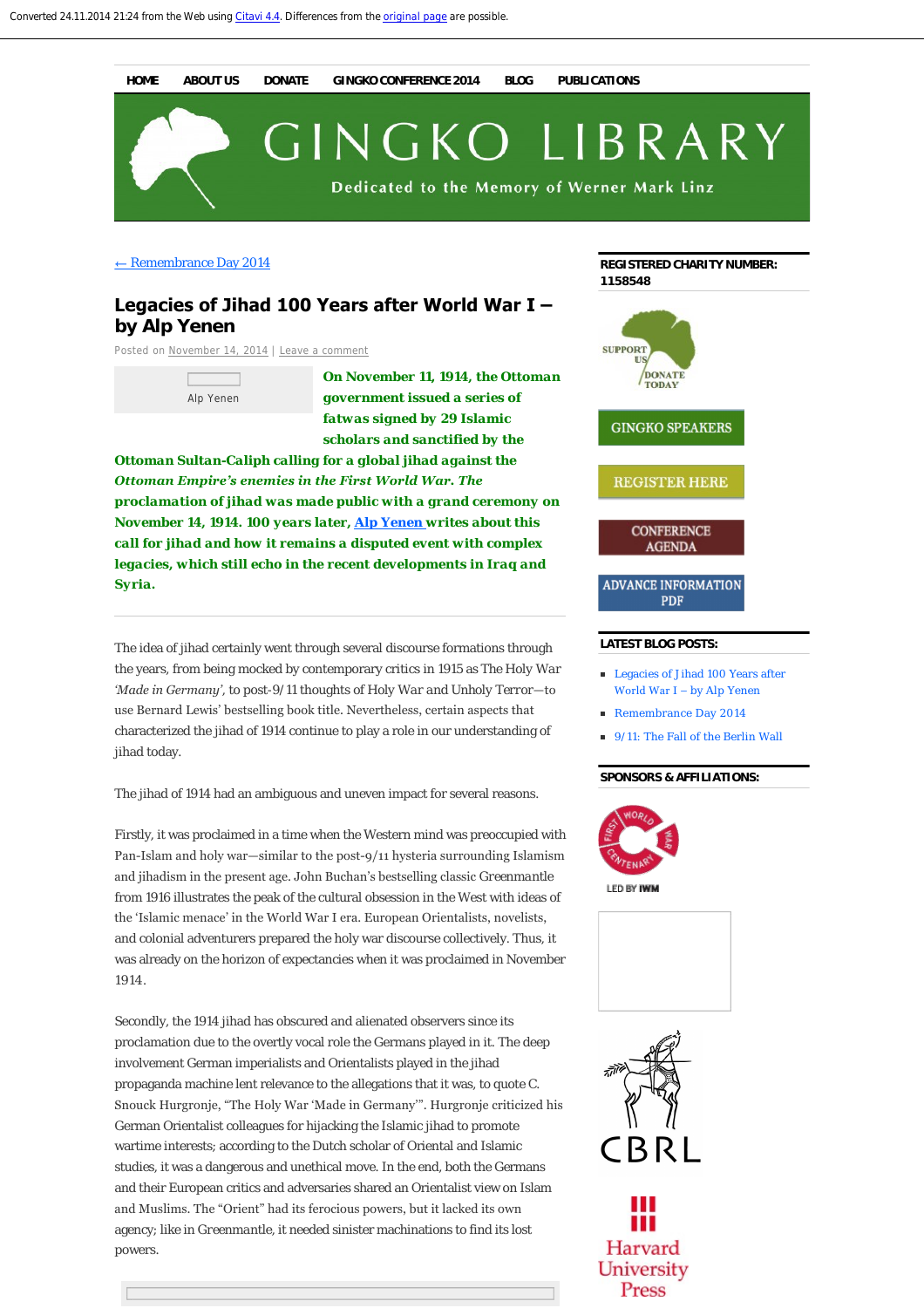German/Jihadi propoganda "The help comes from God and victory is near." "The Fatwah" "The Sultan delivered the Jihad, the great holy war against England, Russia and France"

Proclamations of Jihad were, however, nothing new to the Ottomans. There has certainly been several Ottoman calls for jihad in its modern sense dating from the late 18<sup>th</sup> century until the Ottoman-Italian War in 1911-1912. Even before the "sinister machinations" of the Germans, jihad was already an integral part of the Ottoman framing strategy of armed struggle against European adversaries.

Furthermore, commonplace depictions of the Young Turks as secularists or Westernizers are another factor that has blurred perceptions of the jihad of 1914. The Young Turks' intentions are explained as a mere tactical move by a secular elite to mobilize the "uneducated" Muslim masses for the war effort. It is a gross simplification to imply that Islam as a collective identity did not play a role in Young Turks' ambiguous love-hate relationship with the West. One needs only to take into consideration that the jihad of 1914 was proclaimed at a time when the Ottoman Empire was itself a semi-colony due to its public debts and economic and judicial capitulations, when racist and Orientalist hegemonic discourses were inescapable, and when nominal Ottoman realms in Algeria, Tunis, Egypt and Libya had been colonized. On the eve of World War I, jihad had already established itself in Muslim nationalist discourses as a "people's war" against European/Christian colonial adversaries; for example, on August 7, three months before the Ottoman declaration of jihad, Enver Pasha believed that "such a war would be a holy war" and "Muslims will rise up" in order to "end Christian rule over Muslim peoples".[\[i\]](#page-2-1)

<span id="page-1-0"></span>Lastly, contemporaries and scholars were led to believe that the jihad of 1914 was nothing but hot air as a general revolution did not take place in the Muslim lands ruled by Britain and France. However, the real picture differs severely when one looks past 1918. There were Muslim uprisings from North Africa and the Middle East to Central Asia in the aftermath of World War I. One could argue that the jihad of 1914 only catalyzed in 1919. These anti-colonialist and Muslim-nationalist struggles continued to reappear in different sites and episodes during the interwar years. The closure of World War I, the defeat and partition of the Ottoman Empire, the colonial occupation of the Arab Middle East (and Soviet advance on Caucasus and Central Asia) caused a global moment of anti-colonialist Muslim uprisings. In these struggles, jihad was not only in the eye of the colonialist beholder, but also on the lips—and probably on the hearts and minds—of those who rallied against colonial rule. The Italian Orientalist Leone Caetani came to the following conclusion in an interview to *The New York Times*, on June 1, 1919:

The convulsion [about the partition of the Ottoman Empire] has shaken the Islamic and Oriental civilization to its foundations. The entire Oriental world, from China to the Mediterranean, is in ferment. Everywhere the hidden fire of anti-European hatred is burning. Riots in Morocco, risings in Algiers, discontent in Tripoli, so-called Nationalist attempts in Egypt, Arabia, and Libya are all different manifestations of the same deep sentiment and have as their object the rebellion of the Oriental world against European civilization.

Behind the uprisings in the aftermath of World War I, there was a vaguely defined culture of anti-colonialist (and anti-Christian/European) Muslimnationalist militancy. But this Muslim-nationalist militancy was a far cry from the ideological jihadist militancy, we read about in the media today. The jihadism of today, as it is embodied in the self-proclaimed Islamic State, does share some of the colonial legacies of the aftermath of World War I, but has also been significantly transformed into an Islamist-fundamentalist ideology of collective violence; quite distinct from the Muslim-nationalist struggles in the aftermath of the World War I.





#### **FOLLOW US ON TWITTER**

My Tweets

To understand this transformation of jihad, one needs to connect the Orientalist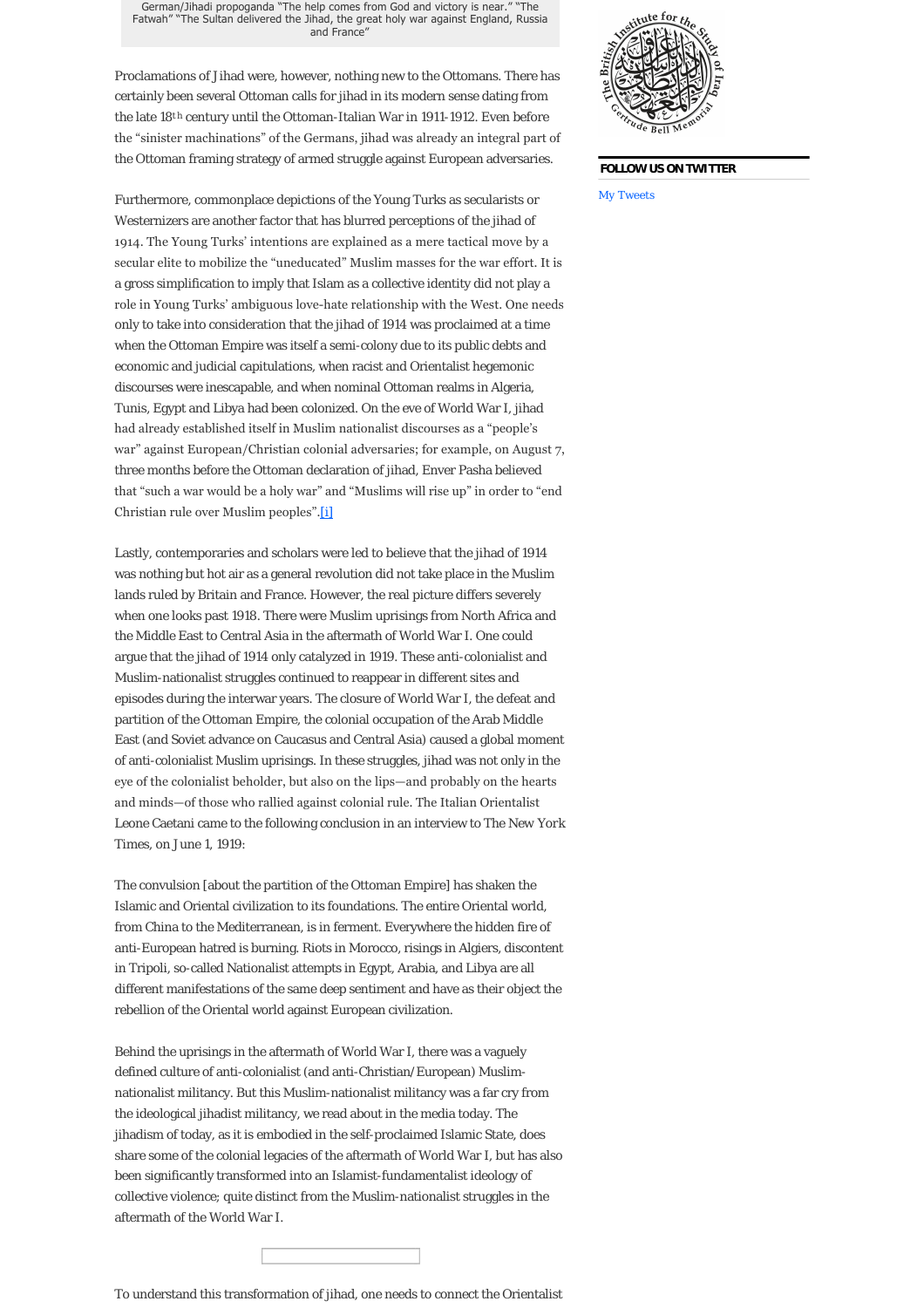legacies of the jihad of 1914 to its more contemporary Islamist reinventions. Since the call for jihad in November 1914, jihad became something like necromancy in the Orientalist mindset. In this act of necromancy, the necromancer needs to reach into this world of old forces, summon the old spirits, and reveal their ancient secrets to unleash its wrath against unbelievers. This necromantic perception of jihad is essential in understanding Orientalist dynamics of the jihad of 1914, and the fears and hopes which arose with it in Western and Westernized minds.

Peculiarly, as an "Orientalism in Reverse"—to refer to Sadiq al'Azm—Islamists adopted this Orientalist processing of jihad as necromancy later in the second half of the 20<sup>th</sup> century, coming to its climax in the terrible acts of 9/11.*[\[ii\]](#page-2-2)* Since then the modern-day jihadists and neo-Orientalists created a new understanding of jihad as an esoteric communicative campaign of resource mobilization. In this new Orientalist/Islamist mental processing, the static energy of Islam could only be turned into dynamic energy if Muslim leaders effectively mobilized their respective communities to engage in a violent transgressive performance against their enemies.

As the jihad of 1914 slowly blurs into a distant history after 100 years, intended and unintended legacies of World War I and Orientalist/Islamist reinventions of jihad appear to withstand the test of time.

<span id="page-2-1"></span>[\[i\]](#page-1-0) Quoted in Mustafa Aksakal, "'Holy War Made in Germany'? Ottoman Origins of the 1914 Jihad." *War in History* 18, no. 2 (2011): 184–199, 196.

<span id="page-2-2"></span>[\[ii\]](#page-1-0) For a similar allegory between necromancy and jihad see: Farida Majid, "The Necromancy behind Suicide Bombings," *Daily Times* (Pakistan), July 18, 2005. [URL: http://archives.dailytimes.com.pk/editorial/18-Jul-2005/view-the](http://archives.dailytimes.com.pk/editorial/18-Jul-2005/view-the-necromancy-behind-suicide-bombings-farida-majid)necromancy-behind-suicide-bombings-farida-majid

## *Don't miss Alp Yenen at the Gingko Conference [Buy your tickets here!](http://thegingkolibrary.wordpress.com/gingko-conference-2014/registration/)*



**SHARE THIS:**

|  |  |  | $\vert \bullet \vert$ Email $\vert \vert \bullet \vert$ Twitter $\vert \vert$ in LinkedIn $\vert \vert$ f Facebook $\vert \vert$ $\mathcal{S}$ + Google |  |
|--|--|--|---------------------------------------------------------------------------------------------------------------------------------------------------------|--|
|--|--|--|---------------------------------------------------------------------------------------------------------------------------------------------------------|--|

Loading...

[This entry was posted in Blog, Speakers and tagged al-Qaeda, Alp Yenen, British](http://thegingkolibrary.wordpress.com/tag/british-mandate/) Mandate, [Caliphate,](http://thegingkolibrary.wordpress.com/tag/caliphate/) [Centenary](http://thegingkolibrary.wordpress.com/tag/centenary/), [Christian-Muslim](http://thegingkolibrary.wordpress.com/tag/christian-muslim/), [conference,](http://thegingkolibrary.wordpress.com/tag/conference/) [delegates](http://thegingkolibrary.wordpress.com/tag/delegates/), [Empire,](http://thegingkolibrary.wordpress.com/tag/empire/) [First World War,](http://thegingkolibrary.wordpress.com/tag/first-world-war/) [Germany](http://thegingkolibrary.wordpress.com/tag/germany/), [gingko](http://thegingkolibrary.wordpress.com/tag/gingko/), [Gingko Conference,](http://thegingkolibrary.wordpress.com/tag/gingko-conference/) [Gingko Library,](http://thegingkolibrary.wordpress.com/tag/gingko-library/) [gingkolibrary,](http://thegingkolibrary.wordpress.com/tag/gingkolibrary/) [Jihad](http://thegingkolibrary.wordpress.com/tag/jihad/), [Jihadi,](http://thegingkolibrary.wordpress.com/tag/jihadi/) [Jihadology,](http://thegingkolibrary.wordpress.com/tag/jihadology/) [london](http://thegingkolibrary.wordpress.com/tag/london/), [Mandate,](http://thegingkolibrary.wordpress.com/tag/mandate/) [nationalist](http://thegingkolibrary.wordpress.com/tag/nationalist/), [Ottoman,](http://thegingkolibrary.wordpress.com/tag/ottoman/) [Ottoman Empire](http://thegingkolibrary.wordpress.com/tag/ottoman-empire/), [Turkey.](http://thegingkolibrary.wordpress.com/tag/turkey/) Bookmark the [permalink](http://thegingkolibrary.wordpress.com/2014/11/14/legacies-of-jihad-100-years-after-world-war-i-by-alp-yenen/).

#### <span id="page-2-0"></span>**LEAVE A REPLY**